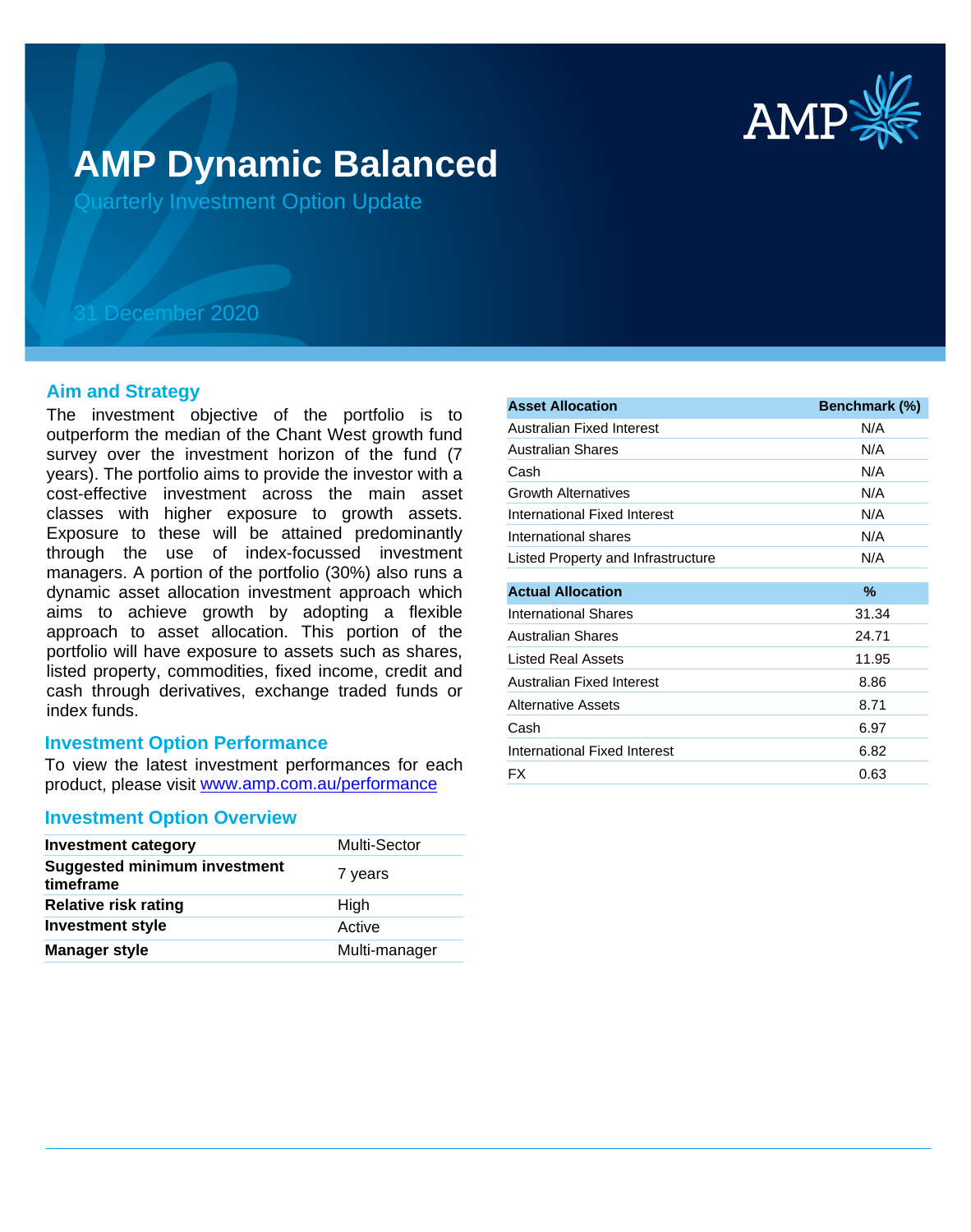## **Fund Performance**

The Fund rose strongly in the December quarter. Major developments over the period included the election of Joe Biden to the US presidency, the continuation of massive global stimulus programmes and the discovery of safe and effective COVID-19 vaccines. All these events contributed to pushing markets higher over the period. The fourth quarter of 2020 ended up being one of the strongest quarters in recent memory for a diversified investor, with all major asset classes delivering a positive return and growth assets delivering exceptionally high returns. The S&P/ASX 200 index ended the quarter up 13.8%, whilst the MSCI World ex Australia index closed 18.9% higher. Government bonds were generally unchanged, ending the period slightly higher as yields drifted lower.

In this volatile environment, absolute performance was strongly positive and the Fund outperformed, with our underlying Dynamic Markets Fund and Multi-asset Fund both being positioned to benefit for the market recovery. The Dynamic Markets Fund achieved this positioning through a long cyclical bias.

The Dynamic Markets Fund meanwhile had an outstanding fourth quarter, after underperforming in the September quarter, as positive news on a vaccine saw a heavy rotation out of technology stocks and into value stocks such as financials and industrials.

Looking ahead, 2021 is poised to be volatile period for investors, albeit with positive tailwinds. We believe the year is shaping up to be a good one for investors, with the continuing global recovery from the COVID-19 recession likely to be the dominate theme. As such, we remain confident an active, diversified approach across defensive and growth assets will benefit members going forward.

## **Market Review**

December saw some closure and improved visibility on issues that had been weighing on the market for most of 2020. Despite further COVID-19 waves, breakouts and new strains, tangible plans for vaccine rollouts in 2021 showed an improved path to normalcy. In Europe, a Brexit deal was finally agreed and signed. All-in-all, the global environment imparted a more positive backdrop at the tail-end of the year which kept equity markets supported. However, many equity markets now look stretched and signs of excessive optimism have been reflected in IPOs often trading significantly above their launch valuations, with sketchy or sometimes zero profitability.

Ahead of the US presidential election global equities exhibited mixed performance as the initial acrimonious presidential debate impacted market certainty and support. After a protracted count, Democratic candidate Joe Biden won the election, although it took significant time for the Trump administration to tacitly accept defeat and agree to co-operate with a transition of power. Post the US election, global equity markets were buoyed by increased political certainty and positive news on several viable COVID-19 vaccines.

Global markets will be looking ahead to 2021 hoping than the impact of 2020 will be able to be reversed as soon as possible once vaccine programmes start to make their full effect felt.